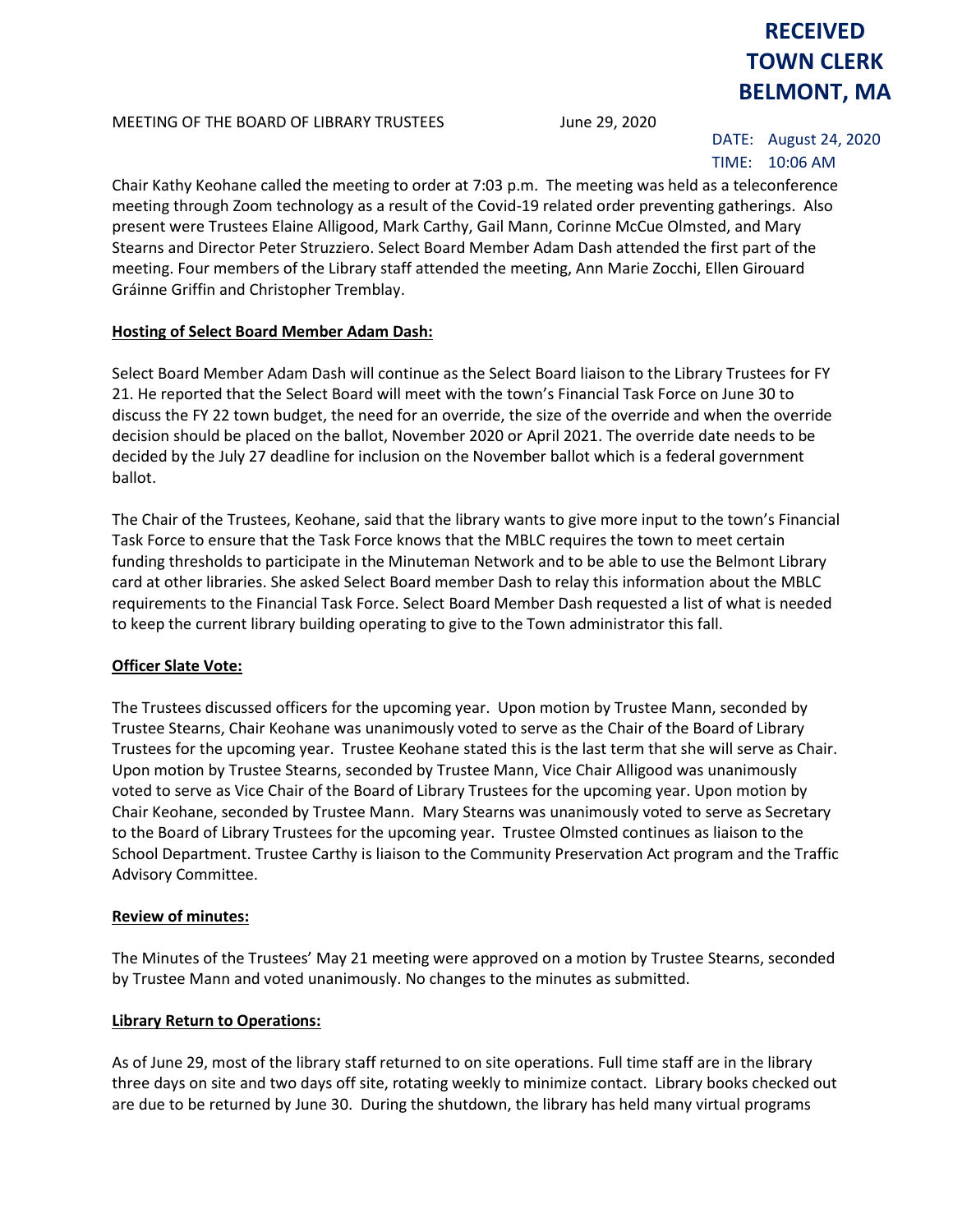with 1,146 live attendees, and 5,039 views of our taped programming videos during April, May and June. Curbside pick up began on June 8 with 48 slots/day and these slots were filled every day. Furloughs of the part-time staff continue.

The library has acquired PPE for staff, i.e., gloves, masks, hand sanitizer, bleach wipes and plexiglass for public service desks. Patrons will be required to wear masks in the building. Books returned will be quarantined for 72 hours prior to being reshelved. The library is operating a 9-5 Monday through Friday schedule. The Director has contacted Belmont Helps to provide home-bound delivery services, to commence after completing CORI checks.

# **Next Steps:**

Trustee Carthy asked for a proposal addressing how to increase throughput and maximize service and what is needed to allow people back into the library building prior to the next Trustee Meeting.

# **Communications:**

The library has started to send its newsletter to residents with library cards by email. As of June 2, 14,400 card holders received the newsletter and 6,243 card holders opened it. The library tracks why people unsubscribe. Newsletter recipients and library card applicants have an opt out option. The Library Director reported he has received positive feedback from patrons about the newsletter.

# **FY21 Budget Update:**

The library provided FY 20 budget givebacks to the town due to unspent utilities line items, maintenance cutbacks and deferral of building repairs.

# **FY21 Appropriation:**

The library did not receive the FT21 budget increase asked for. In addition, the library cut  $\sim$ \$70K from its FY 21 budget request per the town's request. This cut will be achieved by deferring computer replacements and cutting back on materials and staff hours. The Director anticipates more use of selfcheckout and cross training of staff to accommodate funding decreases. Due to staff turnover, the replacement children's librarian is now on board and the teen librarian replacement is due to report in August.

## **FY22 Framing:**

The Library Director will work on the FY 22 budget during July.

## **Friends/Foundation Update:**

The Friends of the Belmont Public Library have been active despite the impact of the virus. They held a very successful virtual annual meeting and reported on the Friends' accomplishments which included raising sufficient funds to meet their annual budget early in their fiscal year. They clarified roles and responsibilities for the Friends leadership and are planning to celebrate the fiftieth anniversary of the Friends founding in 2021.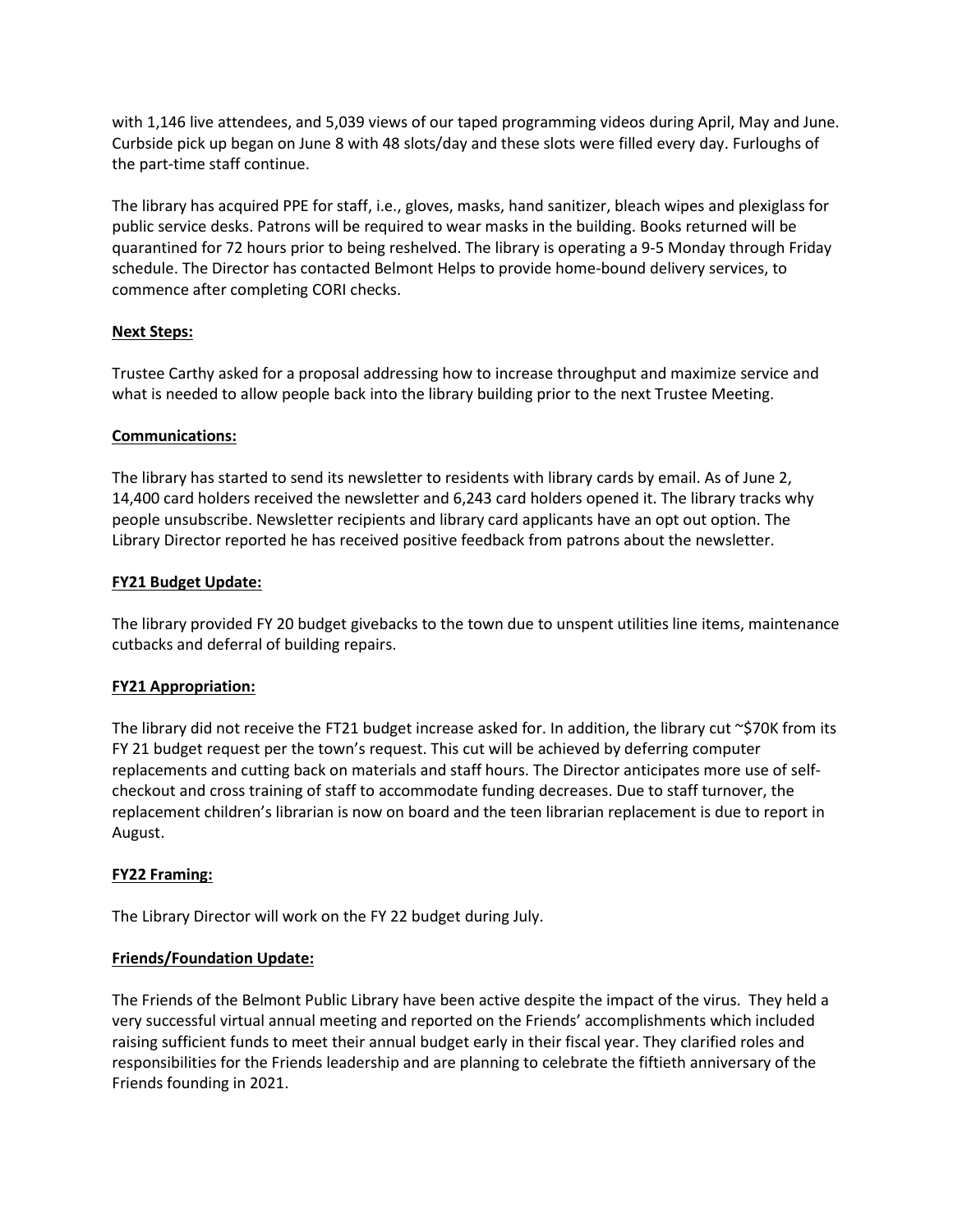The Belmont Library Foundation is beefing up its communications and is clarifying its roles and responsibilities vis a vis the Friends. The leadership of both organizations have met and recognize they both support the library but in different ways. The Foundation is getting ready for a time to become more public in raising money.

# **Key Topics:**

#### **Long Range Plan Process:**

The FY 21 plans include producing a long range (5 year) plan). There will be a deliverable in the October/November time frame to be distributed for comment with a final version ready in the November/December time frame. Elaine Alligood, Trustee representative, will work with the library director on this document together with the team identified. This plan will provide an opportunity to adjust the service model.

#### **One Book One Belmont:**

The Library Director is assembling a committee including Belmont Against Racism (BAR) to plan the One Book One Belmont and identify the book. The events may be held in the fall.

#### **Library Director Contract:**

The Library Director's contract expired June 30, 2020. His new contract will be discussed and voted on at the July Trustees meeting in Executive Session.

#### **Director's Update:**

The children's summer reading program launched the week of June 29. It is sponsored by the Friends of the Belmont Public Library and the Belmont Center Business Association who donated gift cards for the participants. The new children's librarian Amy Loustau has started work.

The schematic design phase for the new library is now complete and was published on 6/29/20. It will be sent to the Trustees.

#### **Updates from MBLC:**

The MBLC will be flexible re requirements for the ARIS report and the time line has been extended into the fall.

#### **Schedule Summer/Fall Meetings:**

The next Trustees meeting will be held on July 30 at 5 pm and open in Executive session.

## **Adjourn:**

Chair Keohane moved to adjourn the meeting and Trustee Mann seconded the motion. The meeting adjourned at 9:05 p.m.

## *The next regular meeting will be held via video/teleconference on Thursday, July 30, 2020 at 7:00 p.m.*